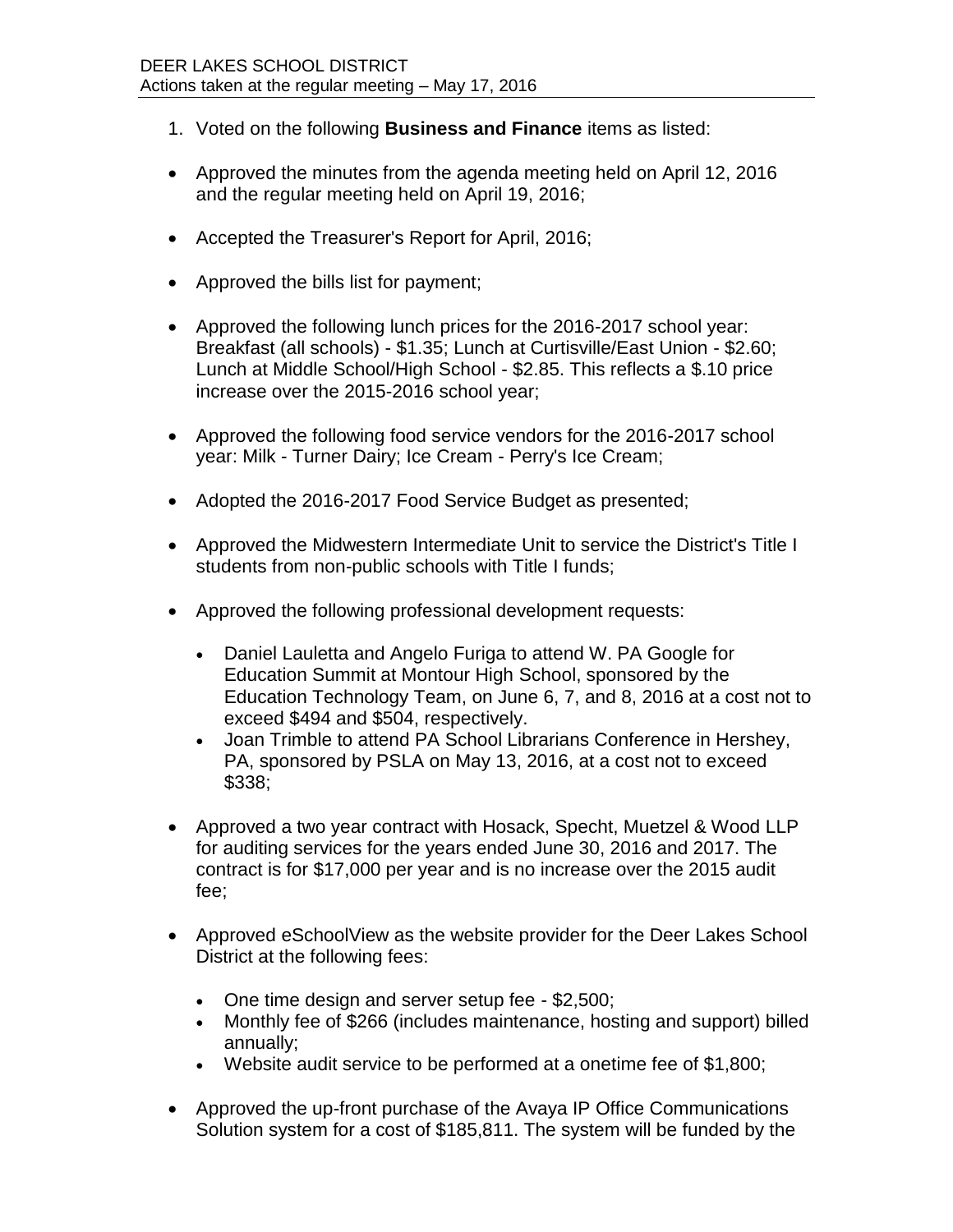Deer Lakes Capital Improvement Fund. This represents a savings of \$7,520 over the previous quote;

- Approved HHSDR's proposal to perform Architectural/Engineering Services (District-Wide Building Capital Improvements Assessment) on an hourly basis, not to exceed \$16,620;
- Purchased Time Clock Plus software in the amount of \$30,164;
- Granted permission for administration to sell old buildings and grounds equipment - a food truck, tractor and finishing mower;
- Approved one (1) student, Deer Lakes Best Buddies Chapter officer Karns Hazlett, to attend the Annual Best Buddies International Leadership Conference on July 22-25, 2016 at the Indiana University Campus in Bloomington, IN. Registration in the form of Annual Chapter Dues for Karns will be paid with IDEA funds and the \$150 transportation costs will be paid for by the DL Chapter;
- Appointed William A. LuPone, Jr. as the Board Treasurer for the fiscal year, July 1, 2016 through June 30, 2017;
- Approved the A. W. Beattie Career Center Budget for the 2016-2017 school year in the amount of \$9,055,872. The District's portion of the budget is estimated to be \$672,221;
- Approved the 2016-2017 proposed final revenue and expenditure budget for the school year in the amount of \$34,949,822 and \$35,338,813 respectively. This is an expenditure increase of \$648,449 over the 2015- 2016 budget of \$34,345,637. Local revenue for this budget will be provided by a real estate tax of 21.953 mills, one-half of 1% earned income tax, one-half of 1% real estate transfer tax, and \$5.00 local services tax and reenact per capita tax (\$5.00 per person, per legislation) under both Section 679 and Act 511 of the Public School Code and Local Tax Enabling Act, respectively. RESOLVE that a Homestead Exclusion authorizing a real estate tax

assessment reduction of \$9,688.24 for approved Homesteads to create a tax reduction of \$212.68 for each approved Homestead.

- 2. Voted on the following **Education** items as listed:
- Approved the 3-5 English Language Arts Curriculum, aligned to the PA Core;
- Approved the purchase of the K-5 English Language Arts McGraw Hill Wonders Series, textbook, copyright 2017. Total price includes textbooks,